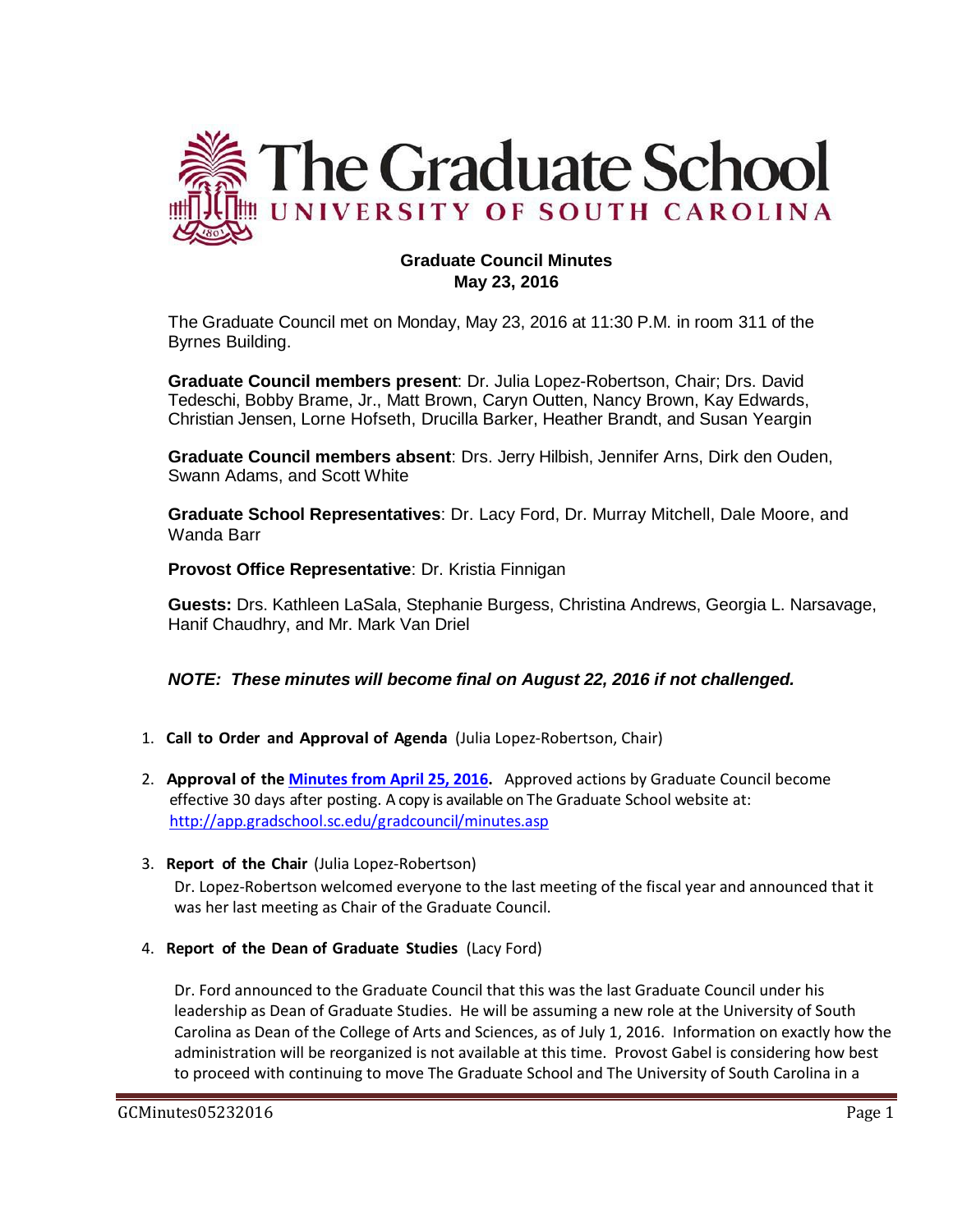positive direction. Dr. Ford thanked everyone for their hard work on the Graduate Council and the various committees on which they and others have served over the past five years. There were no questions from the Council for Dr. Ford.

#### 5. **Report of the Secretary of the Graduate Council / Associate Dean** (Murray Mitchell)

Dr. Mitchell described this semester as filled with a surprising number of requests for grade changes, incomplete extensions beyond 12 months, and requests for all sorts of exceptions this semester. Faculty members appear to not to understand the rules that have been in place for a very long time. He has received numerous requests for extending incompletes for reasons that are simply inappropriate. In defense of faculty, there are many regulations that are harder to discover and follow than should be true. We are looking for better ways to get this kind of information out to the faculty. Graduate Directors are frequently replaced and are less frequently apprised of the rules and regulations. There used to be a once per semester meeting for the graduate directors but the feedback was not very positive. Some long-serving individuals came and found no new information, while others new to their position simply had no idea about what was being discussed. We need to find a better way to get information to the graduate directors and their administrative assistants.

There will be some new members joining us on the Graduate Council. A few people who have already agreed to serve on the Graduate Council: Christina Andrews from Social Work and Dave Stodden from Physical Education will join us for a 3-year term, and Mark Van Driel will replace Brittany Walter as the GSA representative for a 1-year term. Several other invitations have been extended, and we are waiting on their reply. The three confirmed replacements were unanimously approved by the Graduate Council.

The Graduate Council members who will rotate off this semester are as follows: Drs. Nancy Brown, Kay Edwards, Jerry Hilbish, Julia Lopez-Robertson, Christian Jensen, Lara Lomicka-Anderson, and Brittany Walter. Any one rotating off of the Graduate Council can still serve on any of the Graduate Council committees. Your participation is desired, encouraged, will be welcomed.

Dr. Matt Brown was previously elected as the new Chair, and he will be convening our August 22<sup>nd</sup> meeting.

#### 6. **Report of the Graduate Student Association Representative** (Brittany Walter)

Ms. Walters introduced Mr. Mark Van Driel as her replacement as the GSA representative. He is a Presidential Fellow and a doctoral candidate in History.

#### 7. **Report of the Academic Policy and Practices Committee** (Matt Brown)

None reported

8. **Report of the 500/600 Level Courses, Distance Education and Special Courses** (Murray Mitchell)

A listing of 500/600 Level Courses is presented to Council for informational purposes only.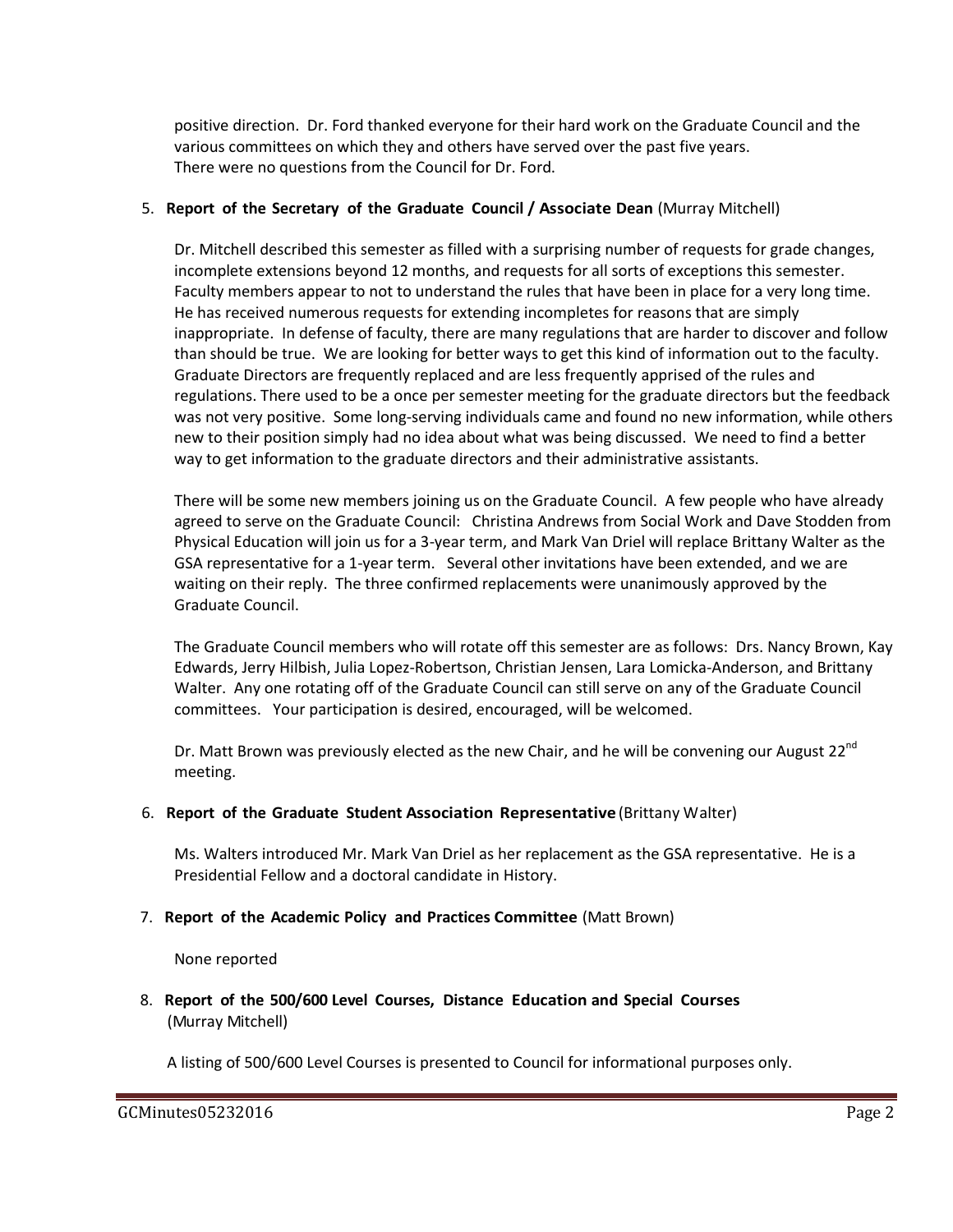## **500/600 Level Courses**

The Faculty Senate Committee considering these courses will not meet again until the fall semester.

## **Distance Education Delivery**

The Faculty Senate Committee considering these courses will not meet again until the fall semester.

## **Special Topics Courses**

- **EMCH 791** (3) Nuclear Analysis using Computer Codes for the Nuclear Industry (Summer 2016)
- **ENGL 738** (3) Topics in American Women Writers: Twentieth Century US Women Writers (Fall 2016)
- **ENGL 840** (3) Studies in American Lit: Blackface Minstrelsy (Fall 2016)
- **ENGL 841** (3) Studies in American Lit: Multi-Ethnic Literatures of the US (Fall 2016)
- **HPEB 792** (3) Mass Incarceration and Public Health (Fall 2016)
- **MKTG 712** (3) Sales: Process, People and Performance (Fall 2016)
- **SLIS 797** (3) Marketing for Libraries (Fall 2016)
- **SMED 729** (3) Science and Engineering Practices for Elementary Grades Science Teachers (Fall 2016)
- **SOWK 768** (3) Motivational Interviewing (Fall 2016)
- **SOWK 768** (1) RCSD School Practicum (Fall 2016)
- **EXSC 555** (3) Fundamentals of Clinical Trials in Exercise Science (Fall 2016)

# 9. **Associate Graduate Faculty Nominations (Murray Mitchell)**

### None received

# 10. **Fellowships and Scholarships Committee** (Heather Brandt)

Dr. Brandt thanked all of the Scholarship Committee for their work this semester with the fellowships and scholarships. They had a particularly large pool of very talented incoming graduate students for the Presidential Fellows. Last count, they were in the 20 – 30 range of new Presidential Fellows, including several new programs that have never had a Presidential Fellow before.

They just recently met with the Bridge Humanities Corps for the ABD students and the newly minted PhDs. Ten ABD nominations were received and nine have been accepted. No word yet if any of these have declined. Two newly minted PhD applicant nominations were received and both accepted but one of them has already accepted a position elsewhere. Hopefully, all offers will be accepted. By the end of July – early August, a mandatory 10-day training from 9a.m. until noon will commence for them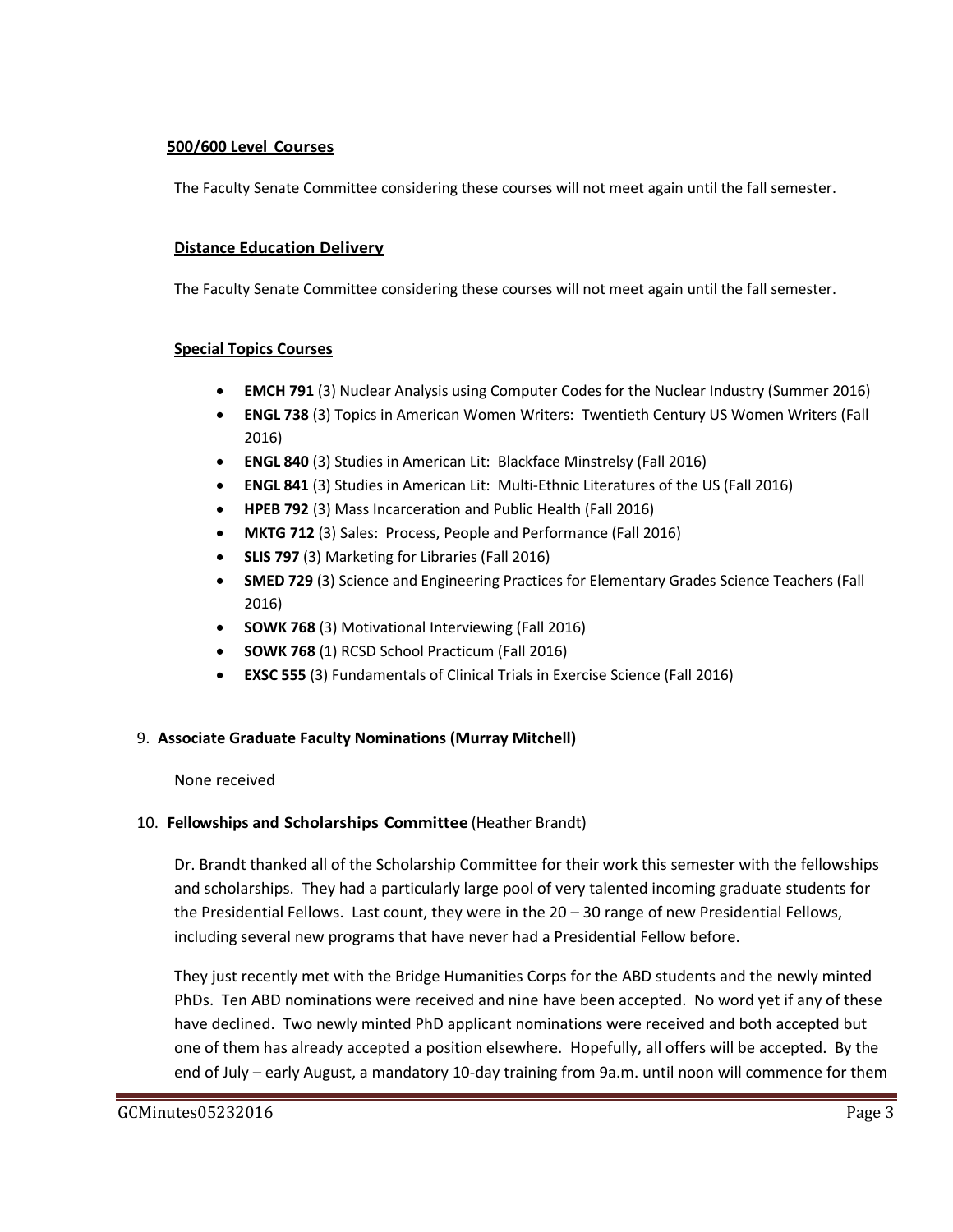all to meet each other.

The committee is also working on the SREB awards. There are three awards. More applications were received than anticipated; so, the committee must work quickly to make those awards by the deadline of June 1.

## 11. **Report of Science, Math, and Related Professional Programs Committee** (David Tedeschi)

Below is a list of proposals reviewed by the Committee. Each curricular action can be viewed at this Public Agenda review site:<https://www.sc.edu/programproposal/gradagenda/?id=15>

At this Public Agenda link, the individual proposals are not live-linked, but agenda items are listed in alphabetical order. To view the full proposals, GC members and Committee Chairs still need to go to the Committee Review site, and filter for "Committees", then for the "Committee" called "Added to Grad Council agenda."

- **MATH 739** (3) Introduction to Complex Geometry II, Arts and Sciences. NCP, Spring 2017
- **NURS Major / Degree Program,** Doctor of Nursing Practice, Nursing. Program Change: Fall 2017
- **NURS Major / Degree Program**, MSN in Family Nurse Practitioner, Nursing, New Program: Fall 2017
- **NURS Major / Degree Program**, MSN Adult Gerontology Acute Care Nurse Practitioner, Nursing, New Program: Fall 2017
- **NURS Major / Degree Program,** MSN Psychiatric Mental Health Nurse Practitioner, Nursing, New Program: Fall 2017
- **ZZEN Concentration,** Non-thesis option, Engineering and Computing, Program Change: Fall 2016.

### *All proposals were unanimously approved by the Graduate Council*.

## 12. **Report of the Humanities, Social Sciences, Education, and Related Professional Programs Committee** (Drucilla Barker)

Below is a list of proposals reviewed by the Committee. Each curricular action can be viewed at this Public Agenda review site:<https://www.sc.edu/programproposal/gradagenda/?id=15> At this Public Agenda link, the individual proposals are not live-linked, but agenda items are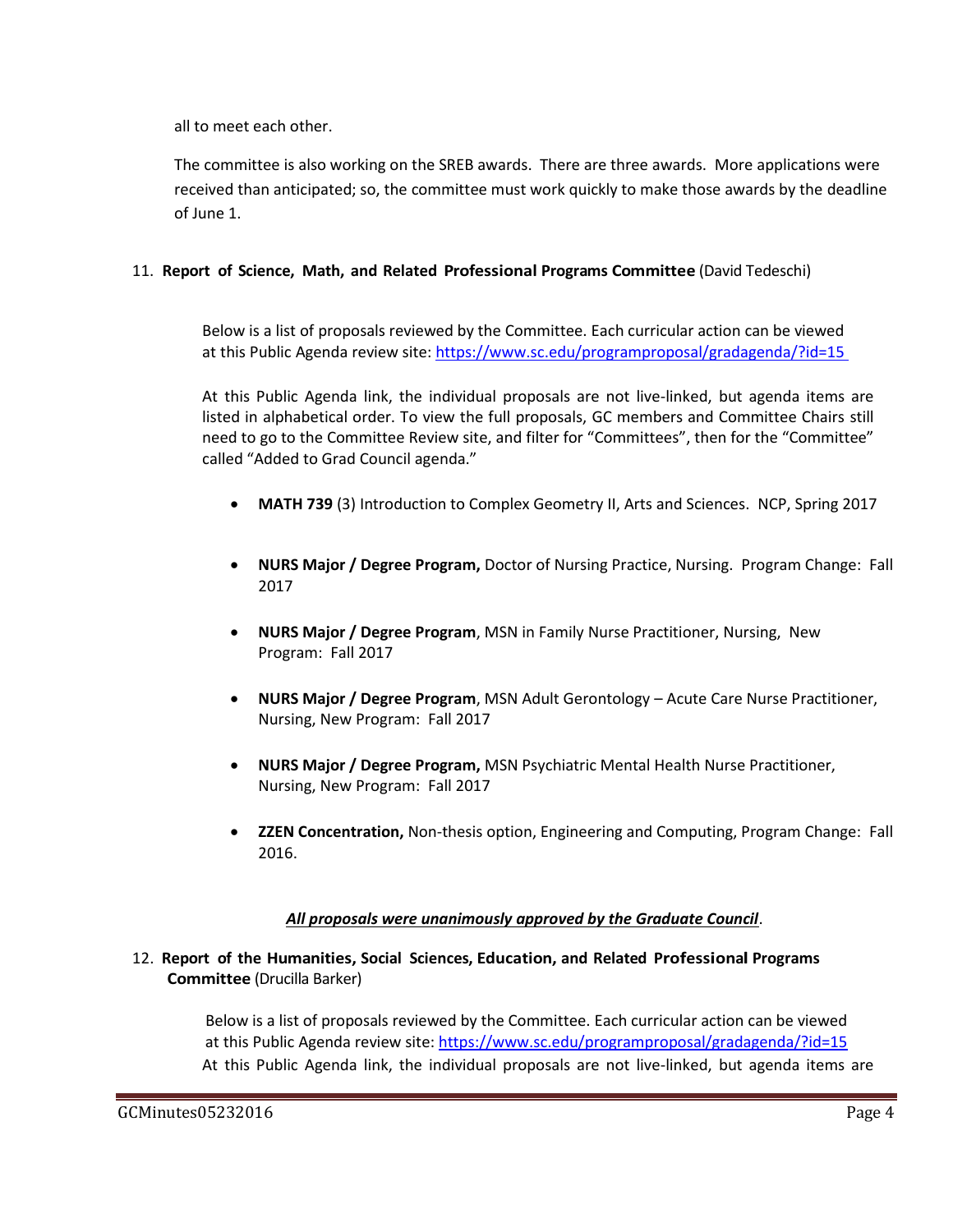listed in alphabetical order. To view the full proposals, GC members and Committee Chairs still need to go to the Committee Review site, and filter for "Committees", then for the "Committee" called "Added to Grad Council agenda."

- **PSYC 726** (3) Lifespan Psychopathology and Resilience, Arts and Sciences. CCP: Fall 2017
- **SOWK 727** (3) Social Work in an Educational Setting, Social Work. NCP: Summer 2016
- **SOWK 729** (3) Cognitive Behavioral Therapy, Social Work. NCP: Summer 2016
- **SOWK 730** (3) Trauma-informed Social Work Practice, Social Work. NCP: Summer 2016

#### *All proposals were unanimously approved by the Graduate Council*.

#### 13. **Report of the Grievances, Appeals and Petitions Committee** (Nancy Brown)

None received

#### 14. **Other Committee Reports**

None

#### 15. **Old Business**

None

#### 16**. New Business**

Mr. Dale Moore addressed an on-going issue regarding academic departments that have no formal appeal, grievance, or petition procedures. After much discussion it was recommended by the Graduate Council that any academic program that doesn't have a formal appeal policy should create one. A note will go out to all deans, graduate directors, program directors, and department chairs informing them of this request.

### 17. **Good of the Order**

Members took a brief break for lunch and for a chance to consider a copy of the report from the External Deans along with a "draft" of the Provost Blue Ribbon Committee priority goals, based on discussion and consideration of the external report:

- 1. Hire a full-time resident Graduate Dean
- 2. Welcome the Graduate School to the Council of Academic Deans
- 3. Enhance Professional Development for graduate students (part time Associate Dean is anticipated to start July 1, 2016)